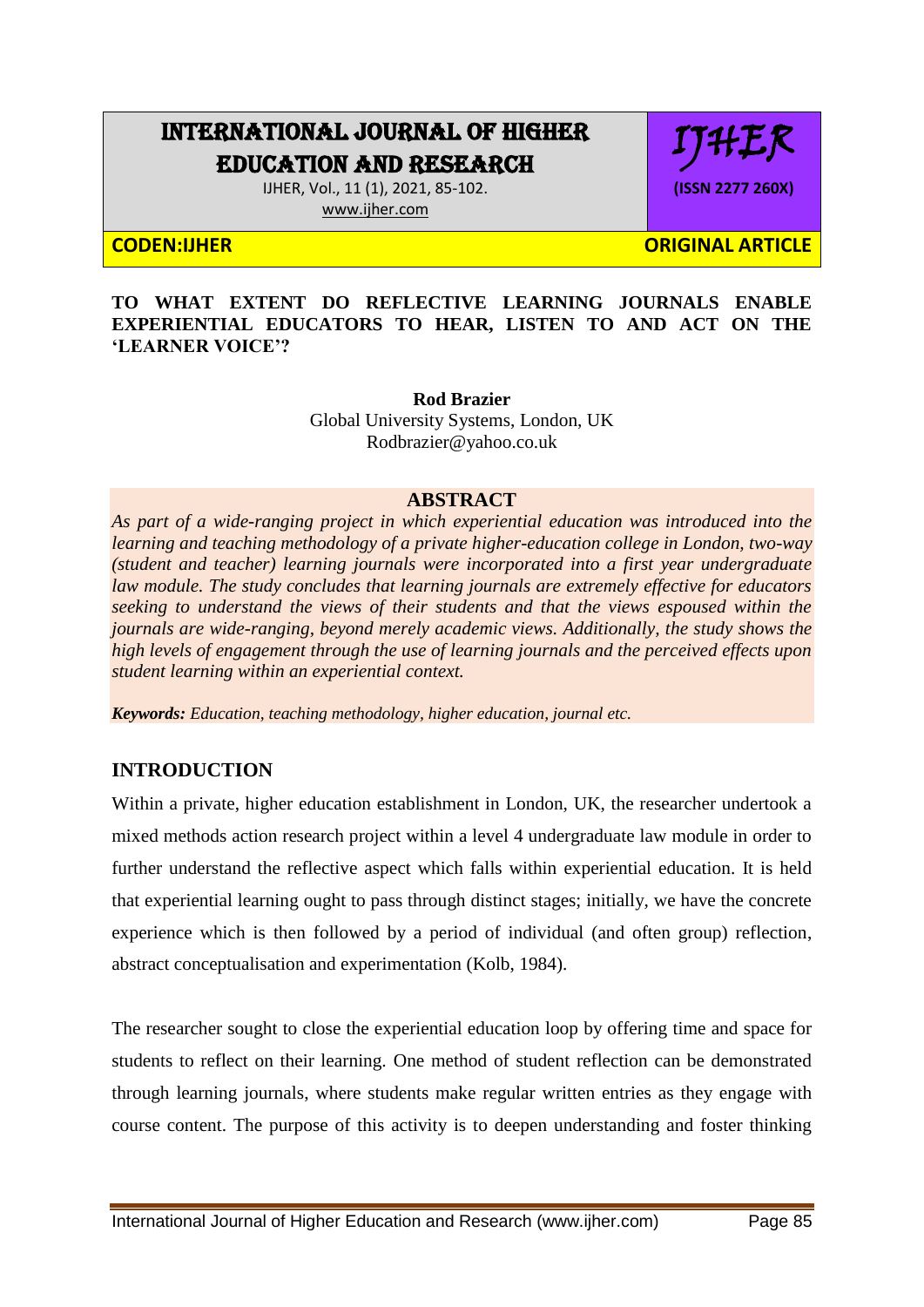(Williams & Wessel 2004), hence the introduction of learning journals into the researcher"s class.

## **Methods**

The study employed a mixed methods approach which combines a thematic analysis of student reflections within two-way student-teacher learning journals. This used Braun and Clarke"s (2006) method of analysis. Additionally, a quantitative, modal analysis of a fixed question questionnaire was employed.

## **A Thematic Analysis**

Each student was handed small notebook on their first lesson. It was explained that time will be set aside at the end of every seminar and lecture in which they should reflect on what has happened in the lesson, what they have learnt, how they feel and any other points they may wish to make. Care was taken to explain that the learning journals are for them to write whatever they wished, that no one piece of reflection is more valid than another and that they may write freely about any matter they chose. The researcher concurs with Walker (1985) who encouraged some rules for students keeping the portfolio, which was stated in the verbal briefing to the students. They can be summarised as follows;

- 1) Be personal write the learning journal in your own way.
- 2) Be honest and frank.
- 3) Be positive about using it.
- 4) Just write let it flow.
- 5) Symbols, pictures and diagrams are all acceptable we express ourselves in different ways.
- 6) Underline, circle and highlight. Reflect on your reflection.
- 7) Be spontaneous, say what you feel and don"t feel guilty about it.
- 8) Focus on the things that are important to you (so you keep the learning journal manageable).
- 9) Try new things, don"t be rigid.
- 10) Stick at it.
- 11)Record the experiences as soon as possible after the event.
- 12) Have a regular, fixed time to reflect.
- 13) Date your entries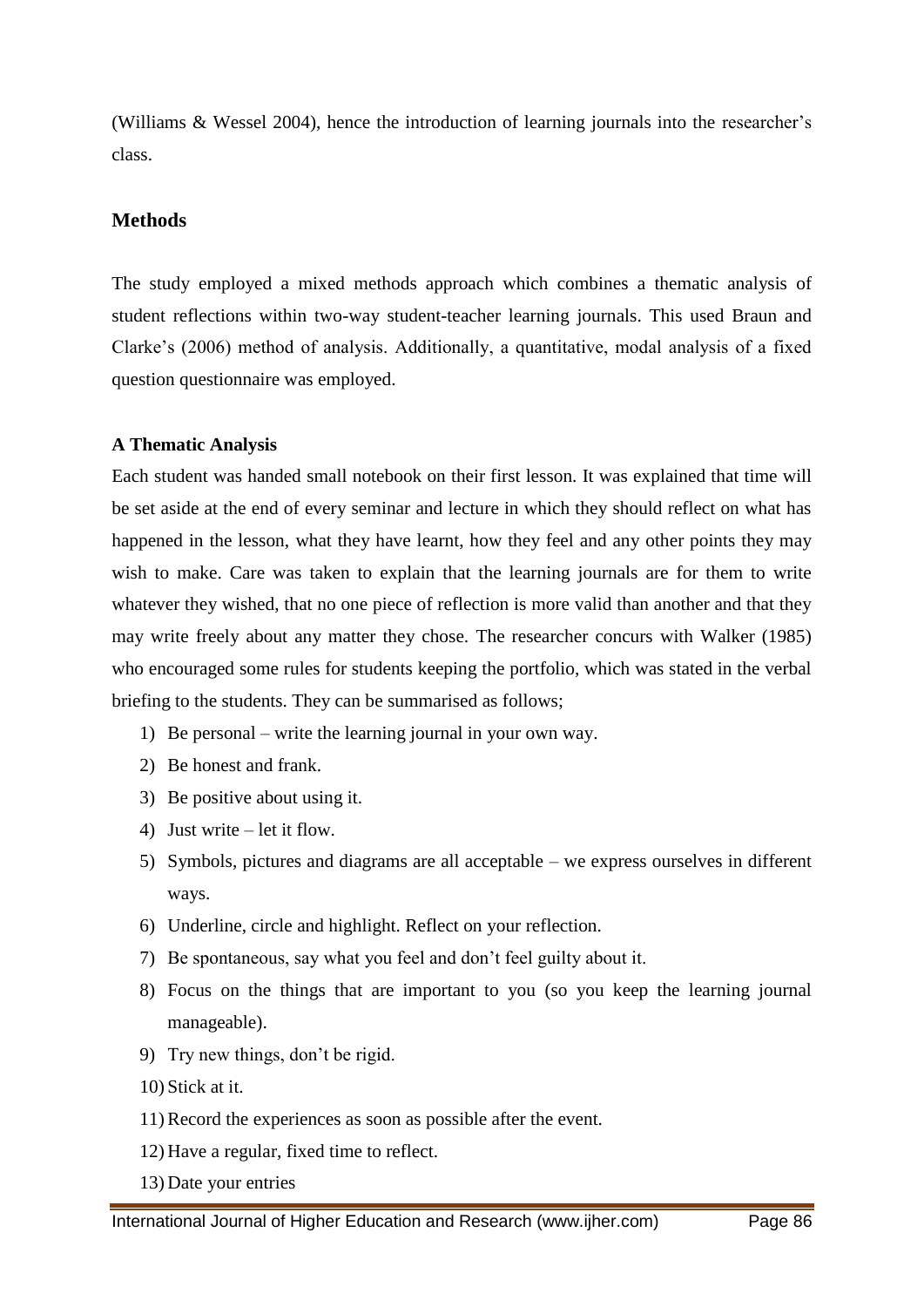Following their entries, the journals were submitted to the teacher-researcher, which meant they were read once a week. The teacher-researcher aimed to respond to them each and every week, though tight scheduling and workloads meant this did not happen on two occasions. Upon completion of the term the learning journals were thematically analysed to look for themes of entry.

#### **A Quantitative Modal Analysis Questionnaire**

Students were asked eight simple questions. Questions 1-4 collected quantitative data, which can be measured. The most appropriate way of measuring this data is through a modal analysis, due to the responses being ordinal as opposed to genuinely interval (it is nondichotomous, as the opinions being measured consist of a spectrum of values - four). Questions 5-8 collected qualitative data, which asked students to comment on areas such as their perceived levels of engagement and learning.

#### **Literature Review**

## **What is Reflection?**

*'Reflection is as much a state of mind as it is a set of activities, with the end process being not so much resolution of an experience but rather a better understanding of it.'* Hart, 1990 As educators, it is crucial that we hear and listen to the learner voice. To do this we must allow our students the opportunity to talk and be heard – particularly difficult when big classes mean a lack of natural two-way communication. Teachers need to bridge this gap and of course, there are numerous methods in which this can be facilitated in order for us to engage the learners and raise the quality of their learning experience and a plethora of student response systems have been found to increase this (Heaslip et. al. 2013). It also has the potential to bring about individual and social empowerment (Masschelein, 1991).

Kolb"s claim that learners should be able to involve themselves fully, openly and without bias in new experiences is one driver behind this research essay. He believed experiential education in its fullest form (with reflection) moves the learner from a state of defensiveness, dependence (on the teacher) and reaction to a state of self-actualisation, independence and self-direction' (1984).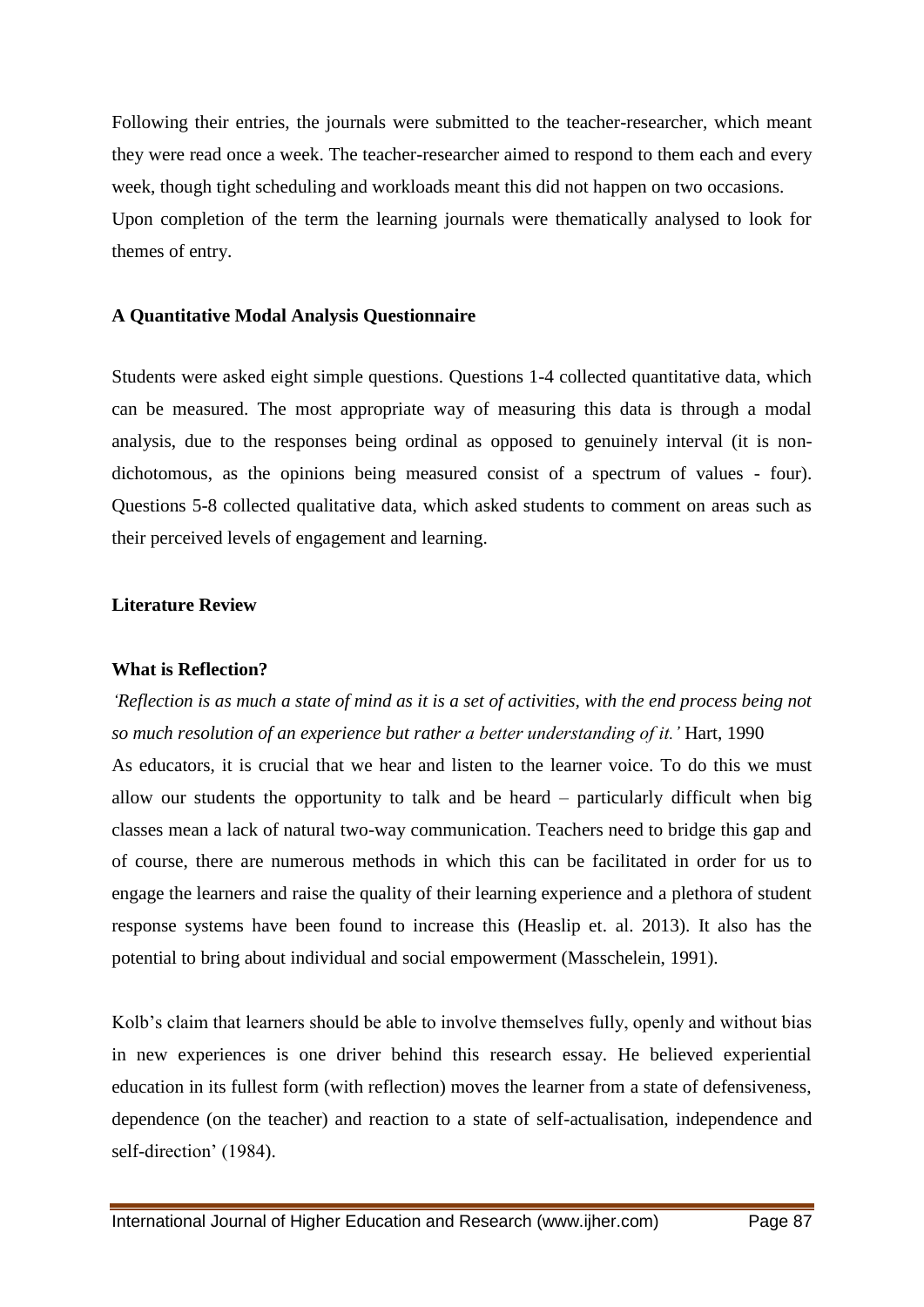Experiential learning is more than a delivery of information to students. It is a more thorough learning experience, in which students become active thinkers and problem solvers. Too often, academic settings pressure students to "defend their knowledge rather than exhibit their thinking" (Clinchy 1995), but it is our challenge to find ways to invite our students into the process of learning. (Connor-Greene 2000). This research is an exploration into the successes, benefits and limitations involved in reflective learning journals.

It is important to understand what is meant by the term "reflection" and indeed what exactly a 'learning journal' is. Schon, in his oft-cited work of 1987, stated that he believed reflection leads to change, which ultimately (providing the change is beneficial) is one of the aims of an educator. His work on reflection is highly important as he brought the subject to the attention of a wide range of professionals. In particular, he categorised reflection into two areas; reflection-in-action and reflection-on-action. The former is the process whereby a practitioner (in this case the students) think about what they"re doing whilst they"re actually doing it. They will draw on previous experiences and knowledge whilst undertaking an activity and reflect, in that moment, in order to best achieve the desired outcome. This differs from reflection-on-action, where the practitioner reflects after the event; reviewing the experience had, making sense of it, trying to learn from it etc. In practice, the two should interrelate in order for practitioners to be constantly reflecting and improving/developing their performance and outcomes.

They may also re-assess and change future goals in light of the reflection – particularly if they have achieved the original goal (something known as single-loop learning (Argyris & Schon 1978)) In even more advanced situations, the practitioner may become involved in double-loop learning, where they not only detect and correct earlier errors but use them to modify their norms and objectives – something that could lead to them instigating change with the teacher regarding the learning experience, teaching methods and course content. Students who engage with what they"re studying tend to understand it more, learn more, remember more, enjoy it more and be more able to appreciate the relevance of what they have learned than students who passively listen. (Park 2003)

Boud et. all (1985) stated that reflection moves through three key stages:

- o Returning to experience
- o Attending to feelings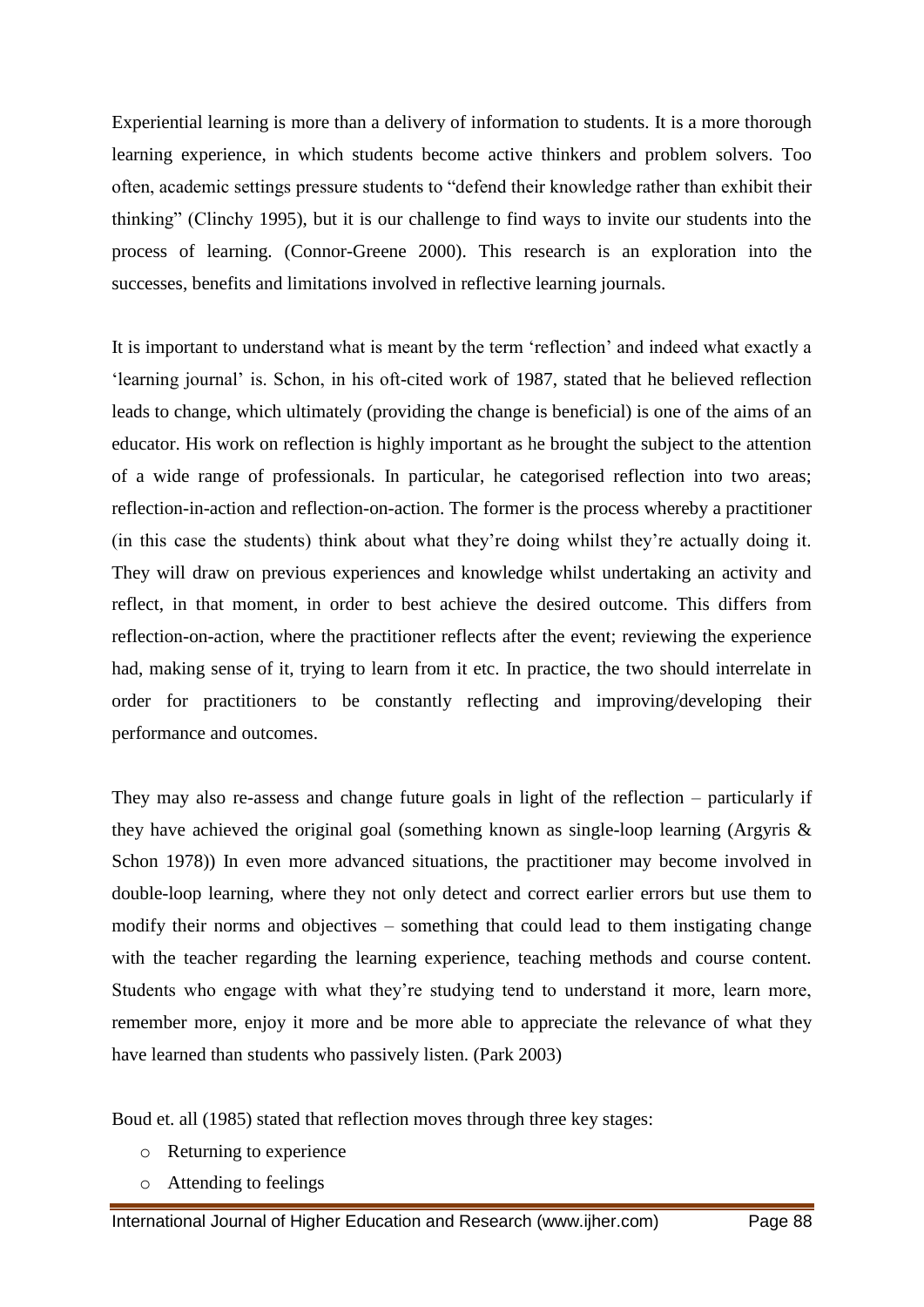#### o Re-evaluating experience

This model, in combination with Gibbs reflective cycle (1988) formed the basis for a "suggested reflective questions" document, which was distributed to students prior to their first reflective experience.

Learning Journals fall under a variety of guises – personal journals, student journals, learning logs to name but a few, and many have different aims. Thorpe (2004) defined them as "written documents that students create as they think about various concepts, events, or interactions over a period of time for the purposes of gaining insights into self-awareness and learning.' This definition allows for a more discretionary form of reflection. The aims behind the learning journals used within this study was simply to allow the students to have a voice (and for them to be able to air this during a reflective period), to understand what that voice was and then to make adjustments and improvements to my teaching and classroom based on these.

It is also the case that reflection aids the skills necessary to be a competent law student in particular, with Oglivy (1996) highlighting this. He stated that the use of learning journals improve critical thinking and problem-solving skills, raise self-awareness, promote assessment skills, allow the release (through the sharing of) stress and provides student feedback to the educator. This final point is of particular interest to the researcher as it can be argued that it creates a feedback loop whereby both parties are able to speak openly and honestly.

## **How does Reflection Work?**

*'Learning journals help students hone their ability to reflect. Reflection is the process of stepping back from an experience to ponder, carefully and persistently, its meaning to the self through the development of inferences.' Daudelin (1996)*

Put simply, reflective learning journals provide a place for students to record basic observations of what is happening to them and around them. Any entry can be valid, proving it is personal, meaningful and honest. Cisero (2006) believes that journal writing can only be effective in improving course performance if students make the effort to engage in reflective thinking but this is debateable. It can be argued that teachers should cherish each and every journal entry as they are so useful and tell us so much about student views, moods, feelings and concerns. Timely, regular feedback is critical to the success of the journals and the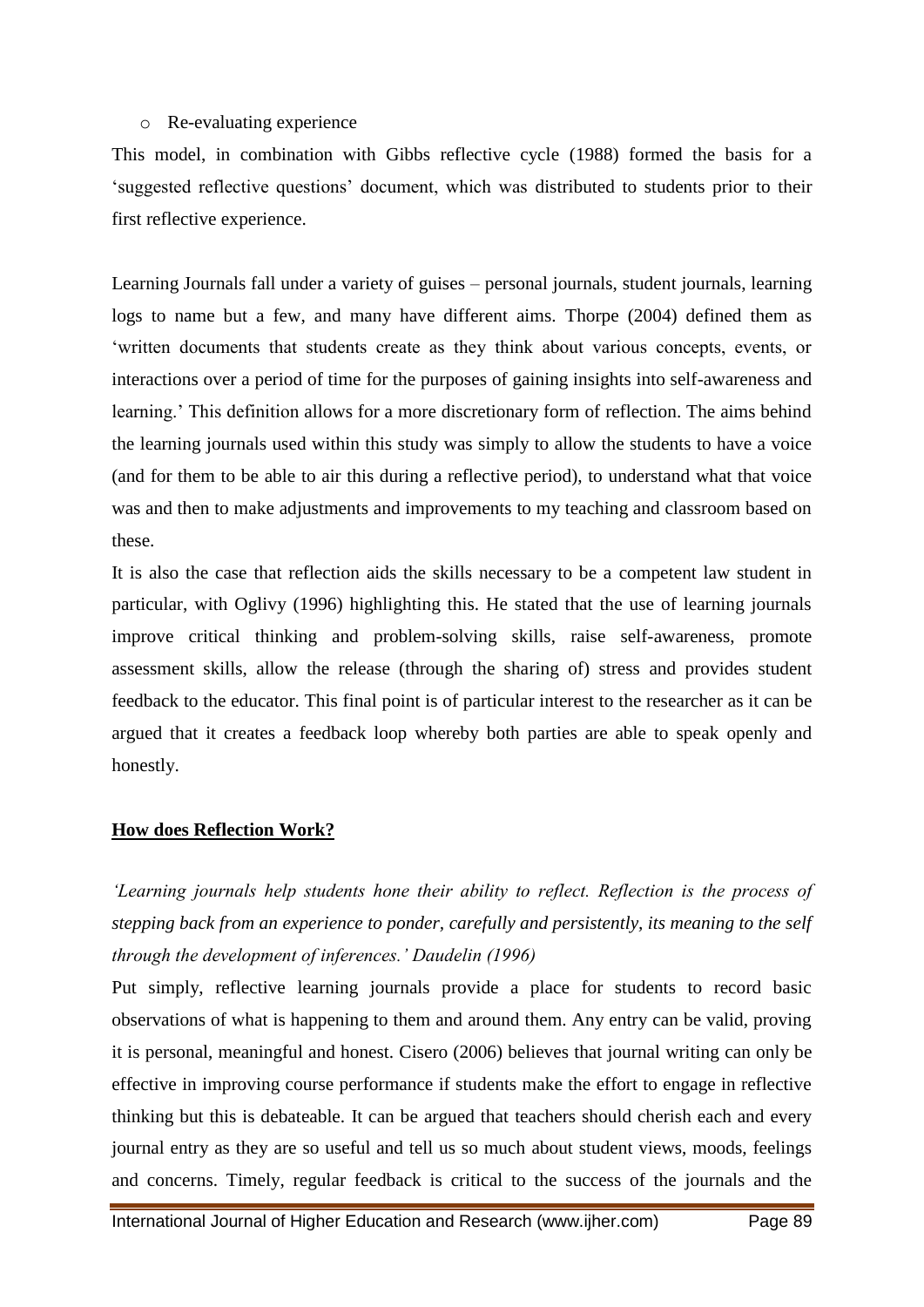teacher should read everything that is written (Korgel 2002). This is important as it means important comments can be responded to, which, in turn, will show the students that the teacher cares about what they are writing and therefore, them. It has the knock-on effect of building rapport with the individuals and, crucially, trust. Students must believe that the journal is a two-way process, a means of dialogue and communication and of benefit. This will encourage them to write openly.

Of course, learning journals are introduced and used in a variety of ways. Hubbs and Brand (2010) recommend giving the students guidance on what to write and how to write their entries, whilst Dyment and O"Connell (2010) feel it necessary to frame the purpose. This followed the work of Moon (2006) who believed if students do not have a clear understanding of the purpose and expectation of their journaling task they might not know what is expected of them.

*'Through the writing of reflective journals most students arrive at a position where they are able to reflect more deeply. This deep reflection allows them to develop a better understanding of the subject area...it enables students to become capable, autonomous and competent learners.' (*Rue et al, 2013).

#### **METHODOLOGY**

The study employs an action research methodology. It does not seek to generalise results beyond the specific narrow context and setting though it does offer a high level of internal validity due to it being undertaken by an insider-researcher. Results are not transferable to other settings, nor to other practitioners as the study cannot be replicated or wholly validated Three reasons have been stated by Carr and Kemmis (1986) for undertaking action research; firstly, to improve practice; secondly, to allow practitioners an opportunity to explore and understand their practice; and thirdly, to improve the situation in which the specific practice takes place. These were important drivers for this study and the emergent and practical nature of the study can appropriate scope for an action research approach (Gall et. al, 2007).

Action research can be designed to fit to the needs of a teacher-researcher and, also, to the schedule of the curriculum within their setting (Burke, 2012). This thereby allows for interventions and actions to be undertaken by the researcher when most appropriate and convenient. This was, for example, the case with regards to the implementation of the learning journals within the classroom but also to the writing of feedback within the journals themselves.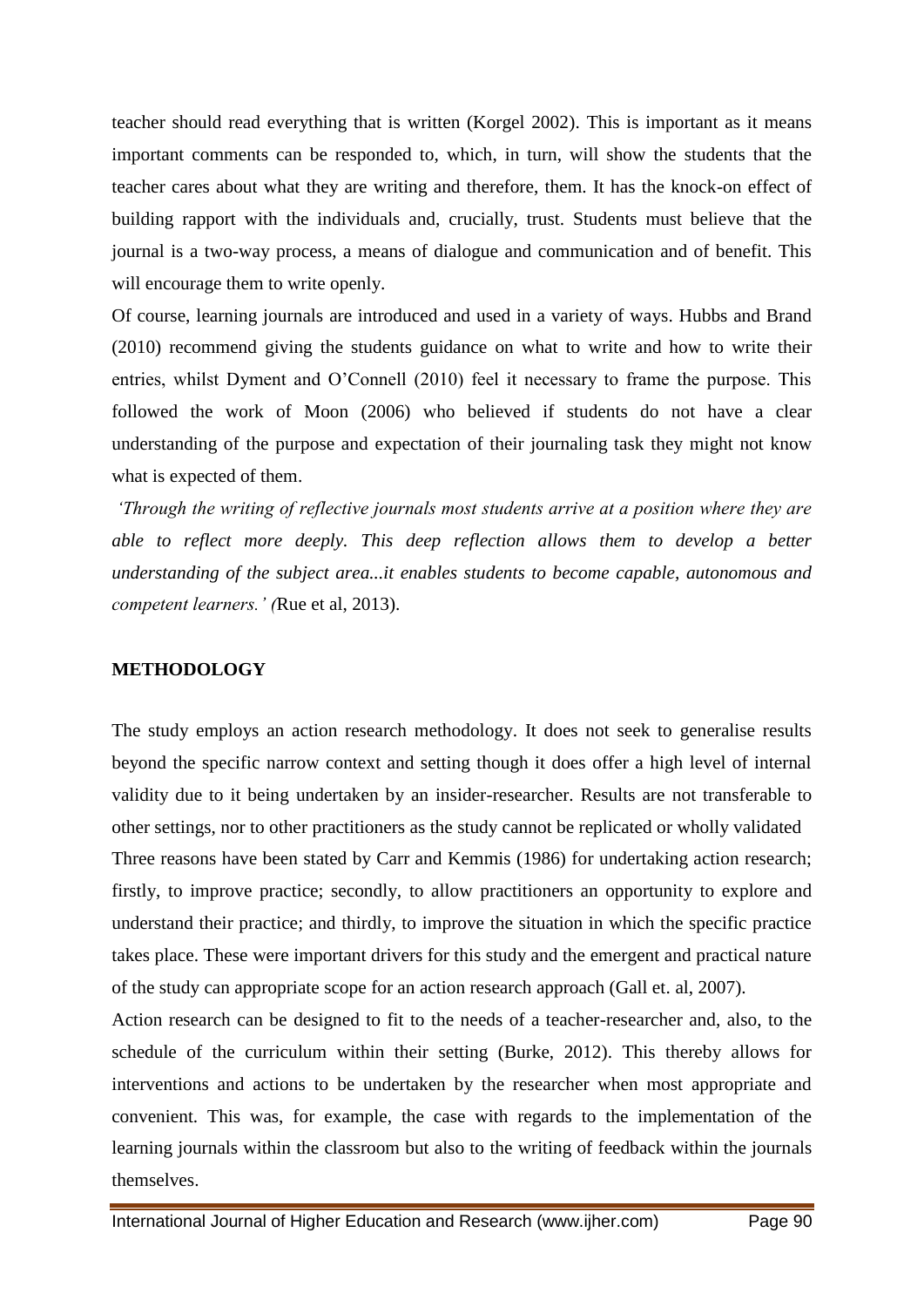An accessible population of students were sought as participants through a purposive sampling approach. This resulted in one seminar group of 35 students being invited to participate.

#### **ETHICS**

The students whom were enrolled onto the module were given verbal and written briefings initially. They received participant information sheets which explained the research study and ensured anonymity. Additionally, an opt-in form was created so as to effectively ameliorate against the power that the researcher, as an insider-researcher and teacher, may have. Only the learning journal comments and questionnaire responses from students who opted in were considered for the research study, but in order to ensure a fair and equal learning experience for all students, all members of the seminar group were taught using the learning journal approach.

#### **RESULTS**

The reflective period within experiential education is crucial. Not only does it give students an opportunity to embed their learning, through the re-iteration of what they have been taught, in their own words. But, it also teaches them to think about what teaching styles they like or respond to and to ask further questions on the learning objectives they have not understood. It gives them an arena to air their voice which has an array of positive connotations both for them and for the teacher.

Teachers are able to use feedback to aid future course design as students will frequently comment on aspects of the course they feel are interesting or boring or difficult to grasp. One example of this arose when several students commented upon a short (8 minute) video lecture they had been shown within class. On the whole, they found the video unengaging (despite the belief of the teacher-researcher that it contained important knowledge they needed to assimilate). The result was that the teacher-researcher removed this video from the session in question and replaced it with their own verbal interpretation of the information - a minor example of learning journals aiding course design.

Learning journals build, quickly and effectively on the student-teacher relationship as teachers are able to get to know their students as more than just faces in the classroom (Spalding & Wilson, 2002). This is particularly effective if good rapport is developed in the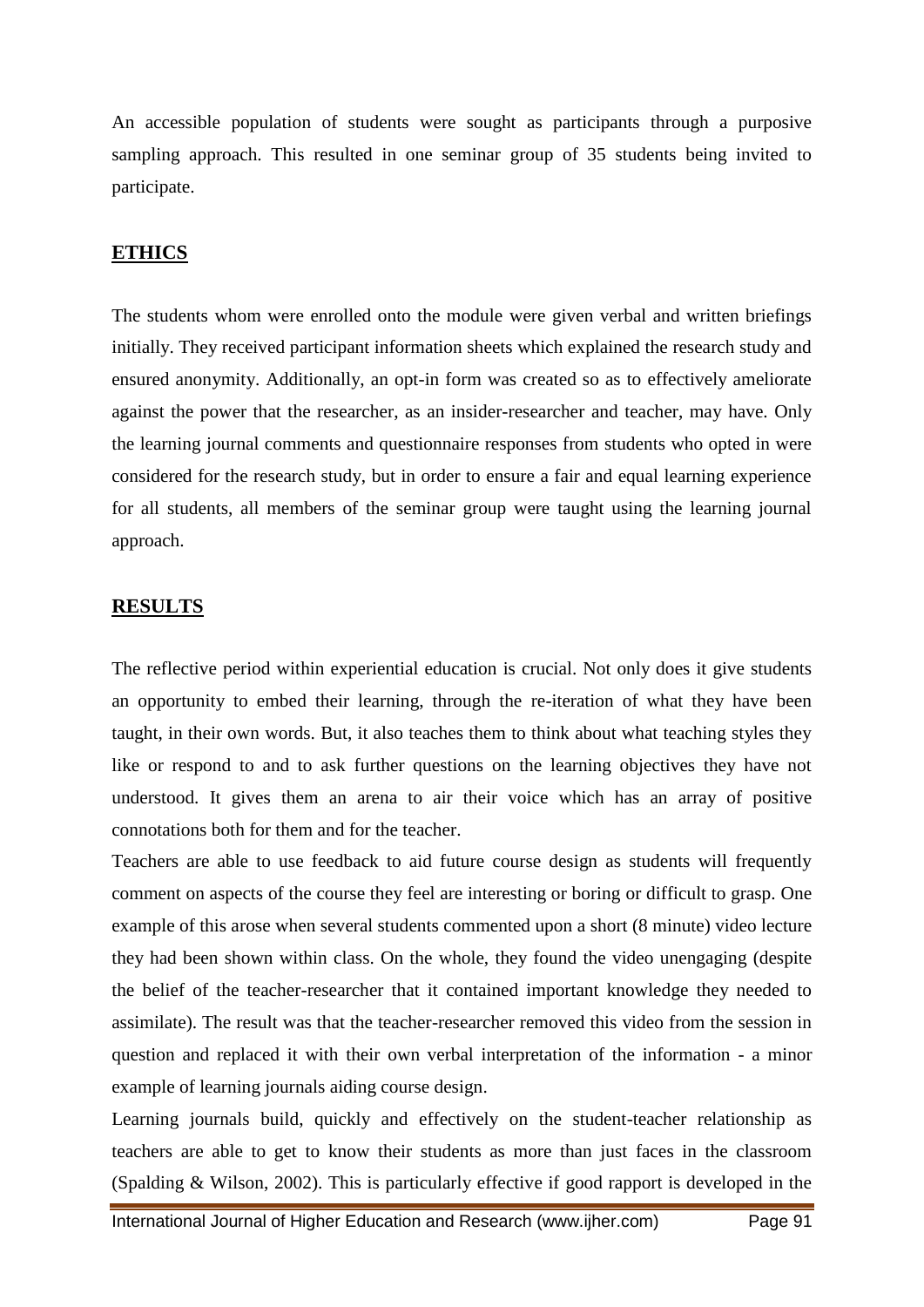classroom environment too, and also if authentic and meaningful feedback is forthcoming. This takes time for a teacher to complete but the benefits are truly worthwhile.

Students should be able to say whatever they wish in the journals. In fact, the teacherresearcher repeatedly urged them to do so. The confidence to speak freely, to criticise their teacher and teaching methods, the environment or the students around them gave insights as to what areas needed to be dealt with and this feedback gives us data that can be far more meaningful than that which is collected during end-of-course evaluations due to the fact that the journals relate to each stage of the curriculum and level of student learning as and when it happens (Haigh 2001).

## **Thematic analysis**

## **Reflective learning journals – was the learner voice heard?**

The answer to this, simply, is a resounding yes. The researcher found the learning journals gave the students a wonderful opportunity to give feedback (both positive and constructive), worked as a vehicle for the implementation of change and forged a closer more trusting relationship through the two-way communication channel it created.

Six main themes emerged from the learning journals;

- Design of their own learning
- Expressing concern
- The need for self-change
- Activity feedback
- External problems
- Feedback on their peers

## *Designing their own learning*

One major aim of experiential education is to get the student actively involved. This is done largely through the interactive experiences they have, getting involved in processes and taking part in activities. However, a further stage of experiential learning is one whereby students play a part in course design. They learn best when they are learning in the way they wish to learn and despite the reservations of some educators, teaching can often be flexible enough to allow for the creativity that will give students this opportunity. The learning journals can play a big role in facilitating this, as can be shown in the relevant section in the appendix. From these comments alone the researcher gauged that the videos shown to students were not warmly received, that the group enjoys interactive seminars and wish to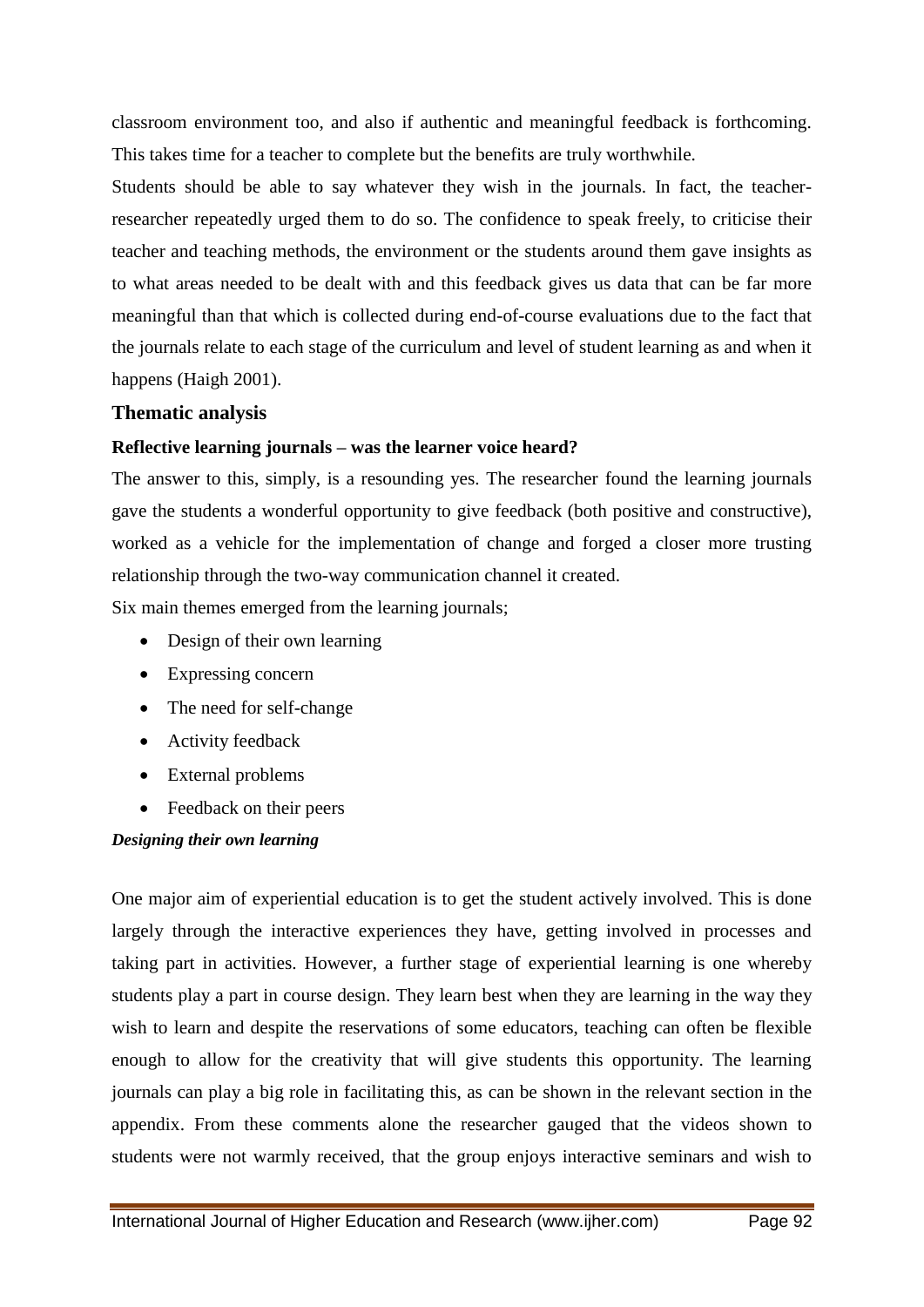practice exam questions. Acting on these requests and comments meant the teacherresearcher allowed the student voice to play a part on forming how they would be taught in the future.

#### **Expressing concern**

This can also be categorised as "students who have doubts over their ability" as it often showed which students were vulnerable or insecure over certain skills or development points. Generally, students needed minor reassuring over their workload, time management, revision capabilities etc, but on some occasions a more lingering student insecurity came to the fore. This was demonstrated by the student who had concerns over deep-rooted shyness when he first came to the class. Week by week he demonstrated how these insecurities reduced and through the work in front of his peers, slowly built up over a period of time, and the two way communication in the journal, he developed his confidence considerably. Without the learning journal, the teacher-researcher may never have even been aware that the student had this concern.

## **The need for self-change**

In some instances learning journals were almost confessional (which is something that some practitioners consider to be a drawback to the reflection process – though the researcher disagrees - It is of benefit for the teacher to know where a student feels they need to change). Student participants wrote about problems they were having, faults they had not corrected in the past and things they were doing now which were holding them back from realising their potential. Only when they recognised these areas would they be able to move forward and develop.

#### **Activity feedback**

True experiential educators need to be quite thick-skinned at times. They must be brave, for they are putting themselves in a position where things could go wrong and also leave themselves open for criticism and very honest feedback. They should not shy away from this, in fact it should be embraced.

A wide-range of positive feedback about the class, my teaching, the environment or the subject matter, was offered. This can help keep to keep an educator motivated and also engage them more fully in the reflection process. However, this is not the most valuable part of activity feedback. The crucial thing about this area is that the students (as open feedback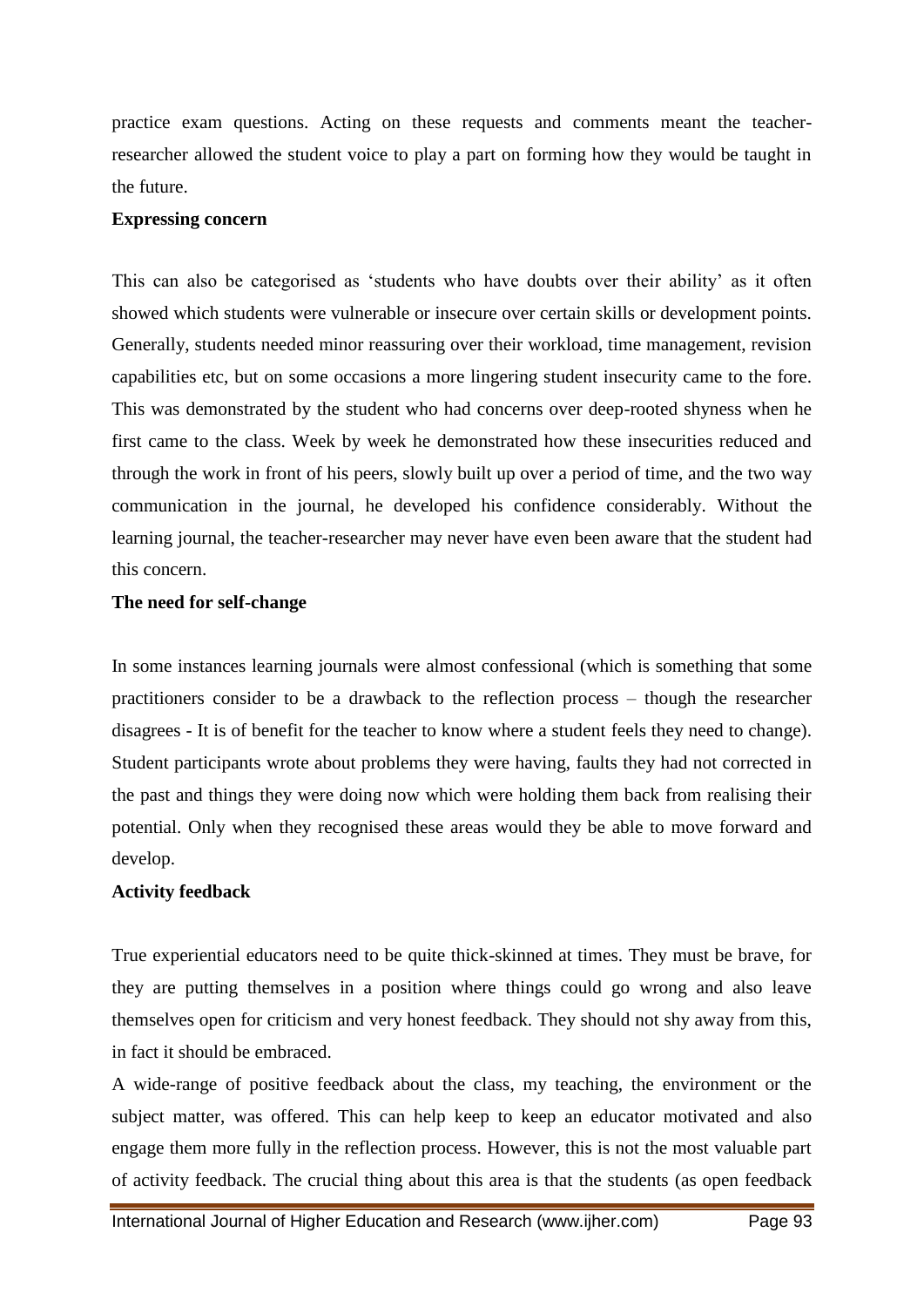was appreciated by the teacher-researcher and responded to warmly) will tell you what they would like to be different. The comments in this area gave scope to tailor the teaching methods where a class had concerns or to be aware of the needs of certain individuals. Without them freely raising these the teacher-researcher would have been unaware of them and the students may possibly have remained unhappy about certain matters for longer than necessary. Students do have a voice – we should let them speak and act on it to implement positive change where possible.

#### **External problems**

All manner of issues were raised by students on an ad-hoc basis; not having intranet access, which textbooks to buy and where to buy them, the timing of seminars being inconvenient and many more. However, two serious concerns were raised – one, where a student was struggling with her English Language – the journals prompted a discussion whereby the student voluntarily enrolled in additional English lessons and the second, where a student with learning difficulties voiced concerns over the scribe he was given in exams. This matter was taken forward to learning support to ensure he was afforded a trained scribe who is able to give the support he needs.

## **Feedback on their peers**

Experiential education involves a lot of group work, a lot of interaction and a lot of activitybased learning. Because of this, skills are developed continuously and students need to understand and value the need for working collectively. Learning journals aid this considerably as they give the educator the opportunity to hear problems about peers that some students might not wish to air in their presence. It also highlights issues that groups may have with individuals, prompting teachers to deal with the issue earlier than we have otherwise been able to – crucial to prevent group fallout or any serious issues between classmates.

## **Questionnaire results**

At the end of the semester an anonymous questionnaire was distributed to gauge student feeling and reaction to the reflective learning journals. It contained a mix of open (free) and closed (fixed response) questions, short and with simple, non-jargonized language in order to facilitate an easy but meaningful response.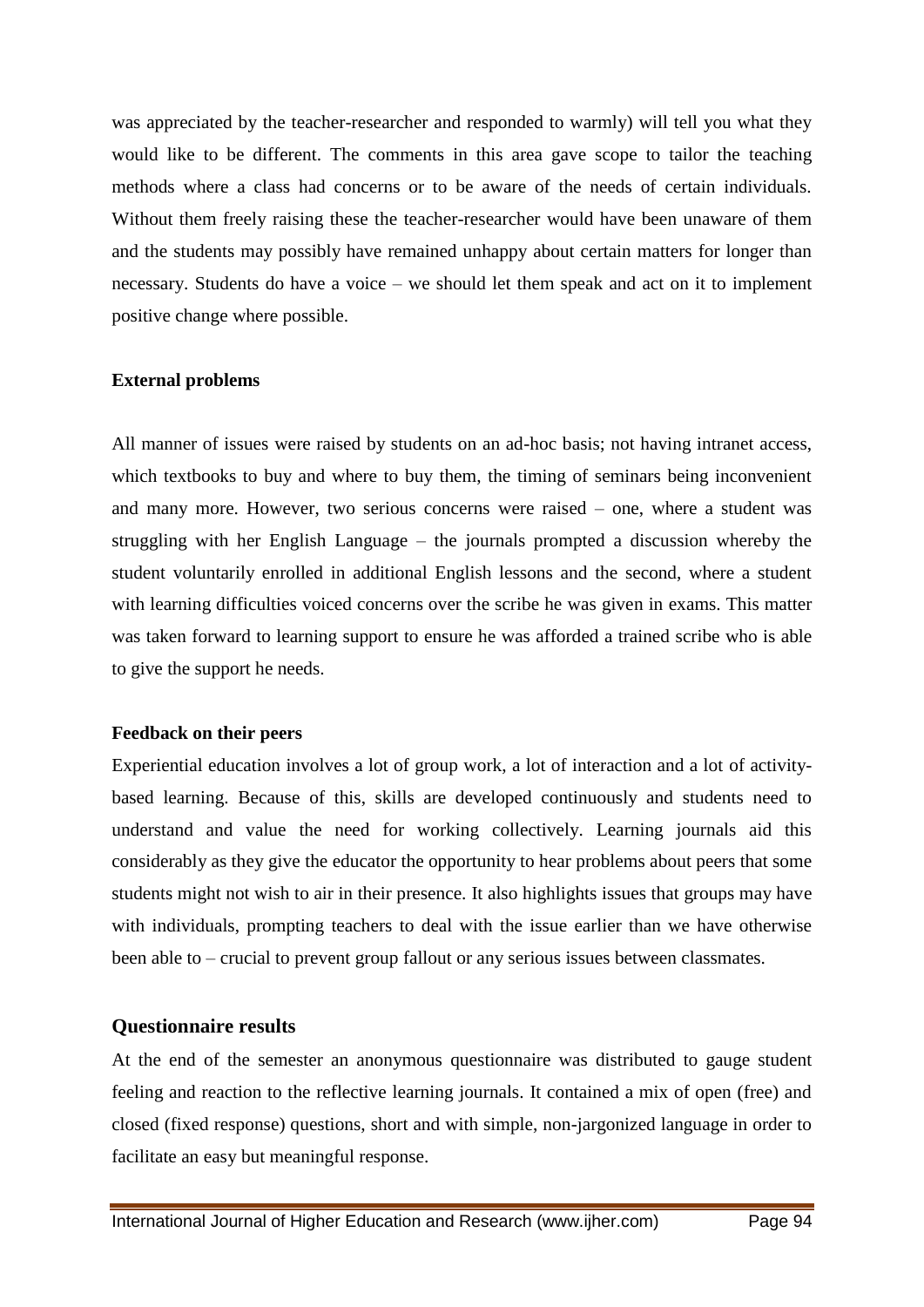Questions 1 and 2 from the learning journals questionnaire (appendix 5) ask whether their use had a positive effect on the students' learning and engagement with the subject. It was important to understand this, as educators must meet these demands and expectations. The results were favourable – 82.9% either agreed or strongly agreed with both questions. Therefore, the reflective journals met one of their first aims – they acted as a framework for the "reflection" stage of experiential education to be covered.

Questions 3 and 4 were included to give a quantitative measure of the levels of communication with tutors and the degree of honesty within entries, that students felt the learning journals gave them. 91.5% felt it improved communications with tutors (agree or strongly agree) whilst 100% strongly agreed that their entries had been honest. The researcher interprets this data to mean that reflective learning journals allowed the teacher-researcher within this study, to have been given the opportunity to have heard the honest student voice.

One point to note from the quantitative data was that one student had answered "strongly disagree" to Questions 1-3, highlighting they felt the learning journals did not have a positive effect on their learning, their engagement with the subject or as an improvement to the communication with me as the tutor. Interestingly, this student also commented in questions 7 and 8 that they like "nothing really" about the journals as they "don"t find them that useful" and that they"d like to change the use of learning journals by "not having one, because everyone reflects in their own way". These are useful findings because they highlight that reflective learning journals are not enjoyed by everyone and not all students will find them useful. However, additionally, this assures the researcher that trust and honesty levels were high as it enabled students to give negative feedback even when not happy with the process (whilst the questionnaire was anonymous the student in question spoke to the researcher directly about what they had written which prompted a discussion over the benefits and purposes behind the journals. They remained sceptical but agreed to carry on with the entries in future iterations of the journal to see whether their opinion changed or they felt a beneficial effect).

There is a great deal of information to be taken from the qualitative data gained in the student answers to Questions 5-8. Question 5 re-iterates that students were able to write what they truly wanted to whilst Question 6 shows that the majority of students prefer the two-way communication as opposed to them keeping the journals to take home with them.

Question 7 asked the open question "What do you like about the use of learning journals?" The answers suggest the students like feedback, clarity, interaction, answers to their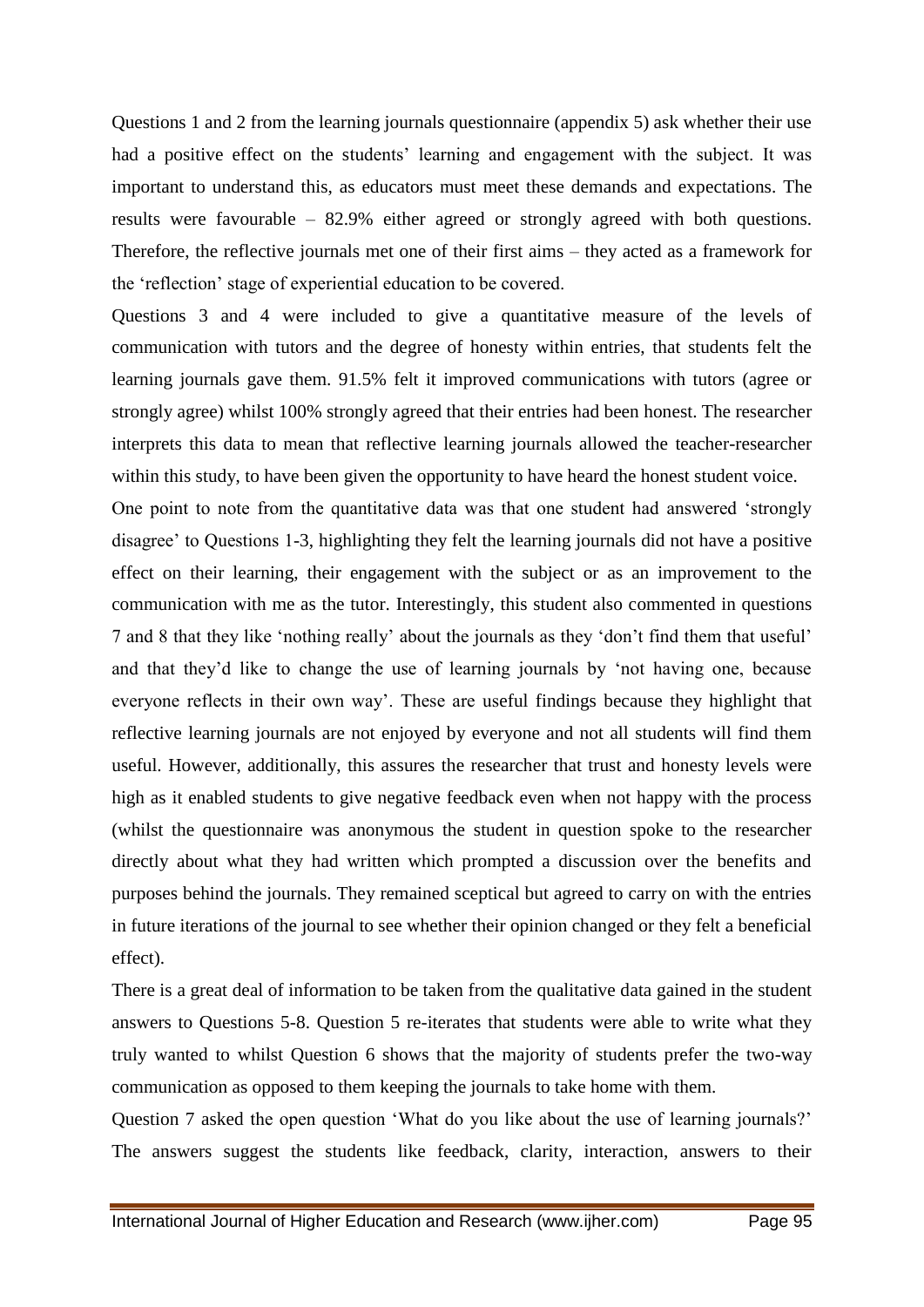questions, a chance to express themselves and an open channel of communication. Again, this highlights the view that students felt their voice was heard through this method of reflection.

Unfortunately, student responses to Question 8 didn"t provide the researcher with much data to interpret. In hindsight the question used ("What, concerning the use of learning journals, would you like to change?") may have been better had it been replaced with the actual question "What are the problems associated with the debrief process?" This may have resulted in different comments as students would have then thought about any issues, logistical concerns or problems they had individually faced as opposed to just "what they"d like to change". This limited the scope of answers available to students.

Question 9 asked whether students had "any other comments". This section was largely left unanswered and added little to the results.

#### **Problems to overcome**

## *'A structured journal carries an imposed form of constraint regarding the manner in which it is written.'* (Johns, 1994: p71)

It became evident that getting meaningful, useful and original entries from those students who chose to write using a rigid structure was troublesome. The purpose of the journals is to benefit the students (in their learning and to empower their voice) and the teacher (through the gaining of valuable insight and feedback). These students gave very little of value as their entries were similar each and every week. They had a demotivating effect on the teacherresearcher, as they found those students; writings unoriginal and predictable. Others wrote merely a description of events, summarising materials covered in the session rather than for any positive feedback or avenue for communication. With more time, individuals who adhered to a structure without offering any original or insightful comments would have been coached into a more reflective frame of mind, but time restraints and the initial "organic" approach which the teacher-researcher wished to cultivate meant this was decided against.

Another issue could be that of confidentiality. Students were told explicitly that only the teacher-researcher would read the journals and that was indeed the case. It is vital they know not only the aim of learning journals but also the audience, as it can help them make the levels of reflection appropriate (Stewart and Richardson, 2000) and, again, honest. It may also have been prohibitive that the journals were not anonymous, which could have compromised their authenticity.

The final argument with regards to potential areas for concern is that of assessment. Wide research has been conducted as to whether or not it is beneficial to assess learning journals or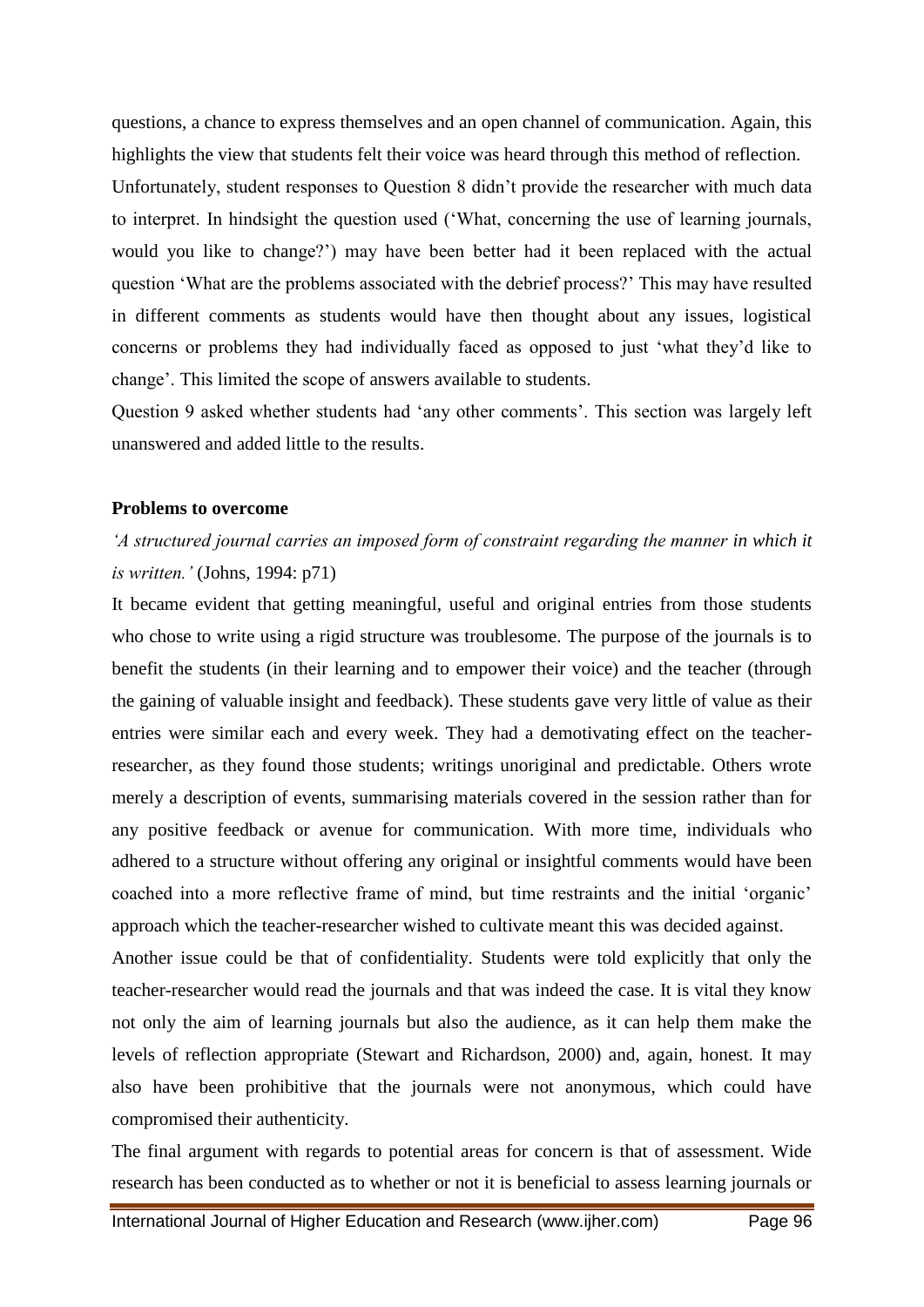student reflections and the views are very much split on the issue. Creme (2005) believed that if the records of reflection are a valuable part of a course then they should be part of the assessment process, else students will not take them seriously and eventually they would be an extra piece of work which would dwindle in importance. This view is backed up by Moon (1999) who believed that grading can encourage motivation and therefore deep approaches to learning. Park, in 2003 was of the opinion that students probably wouldn"t take part unless there was the incentive of an assessment in the area, though he also commented that by making the reflection process more formal it left some students scared. The researcher agrees with him insofar as the students should feel there is an incentive to reflect openly and at length, however the researcher does not believe this needs to be by way of assessment. The incentive for students is that they get regular feedback from their lecturer, build a trusting and open relationship with them, have a format in which they can ask questions in a nonconfrontational way and air their opinions about the class, methods of teaching or peers in a confidential fashion. The benefits of the reflective learning journal were soon realised by the student participants. Formal assessment may, in some instances, increase motivation but it could also prompt the students to write their reflections more deliberately and purposely. Students being careful and precise as opposed to open, honest and free may have the effect of entries becoming less genuine and therefore less valuable in terms of feedback to use for change. The researcher advocates that assessment/grading of reflection could be beneficial if your aim as a teacher is solely to improve reflective writing. If your aim is also to generate a learner voice to prompt a feedback loop and enable the potential for change, then a two-way channel of communication without formal assessment generates this effectively.

## **DISCUSSION**

It is, of course important to explain to the students what is expected of them and the purpose(s) behind the journals. The teacher-researcher briefly spoke to the students on the advantages of keeping a journal and also gave them literature on the benefits. This had a double-edged effect; on the one hand, it created a curiosity amongst the students that made them write and take part. Some students may have been reticent to do so but levels of trust which had previously been created with many of this cohort in their foundation year ensured they were, on the whole, prepared to try something that was new to them. Setting aside time was hugely important in the process. The teacher-researcher decided to make the final ten minutes of every seminar and lecture a 'reflection period' where students would be given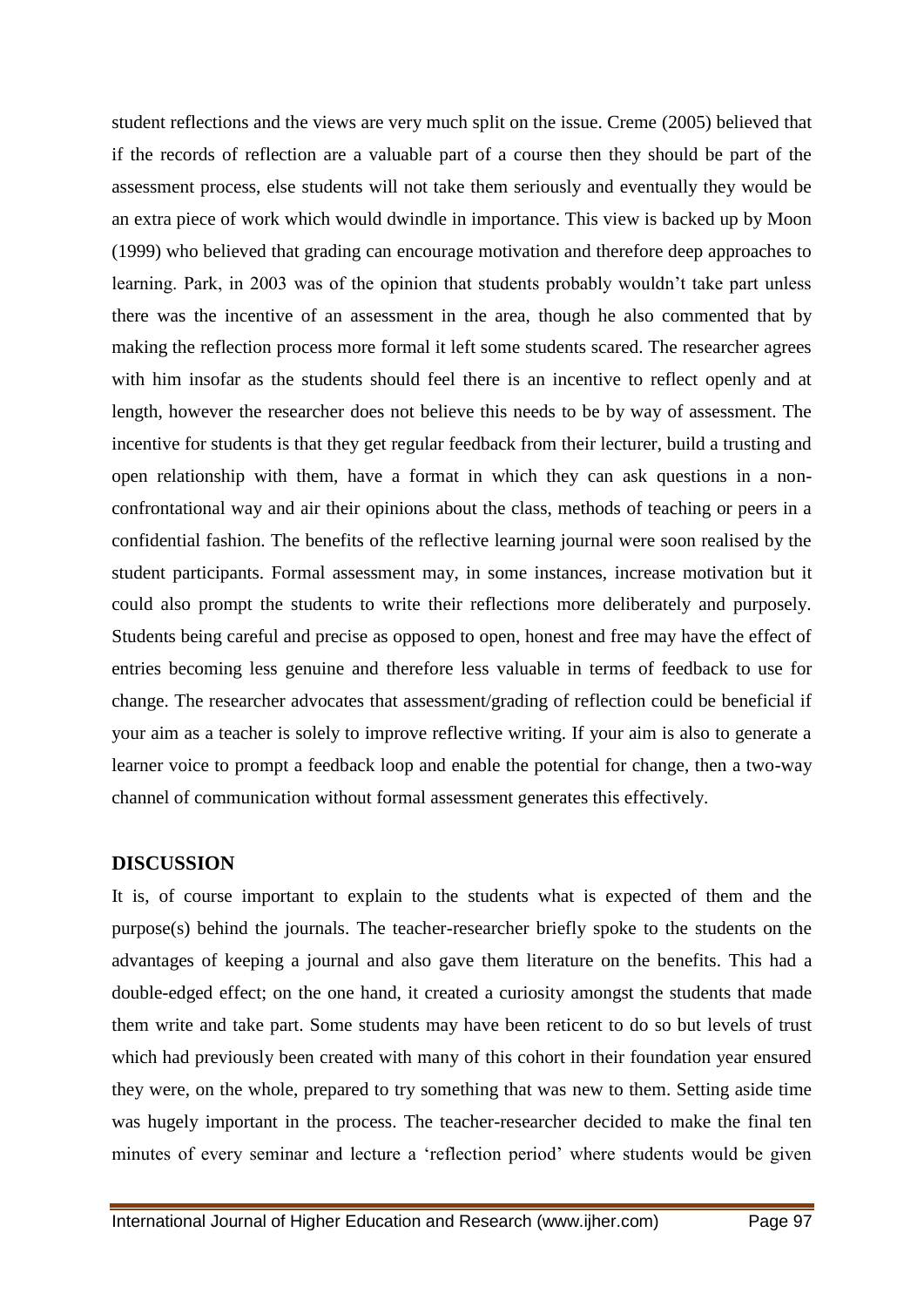their notebooks. Without this time set aside the teacher-researcher could not be sure that students would involve themselves in the process. For novice journal writers it is important to get into the habit of writing regularly and to develop their skill. The study found that only when students began to write did they become more open and truly recognise their voice. Also, allocating time within a busy lesson period showed the teacher"s commitment to the journals and gave them a clear message of importance.

A logistical problem for those teaching very large cohorts is posed, as the "notebook" method would be simply unmanageable. Interestingly, there was a response to this from the students who seemed genuinely disappointed to note that the teacher hadn"t responded on one particular week. Whilst the teacher researcher had previously been unsure as to how important their own communication had been in the reflection process, they were left in no uncertain terms as students openly asked me 'why they hadn't responded' and 'where their comments were". One student even stated "what"s the point in having the journals if you (the teacher-researcher) are not going to respond?"

Students rely on and engage more fully when the process is two way. Meaningful, accurate and appropriate communication from the teacher can be motivating, and responses are critical in getting the students to write more fully.

## **CONCLUSIONS**

The conclusions which can be drawn from the study is that despite some initial scepticism from the students, they were largely engaged in the process and felt it had a positive effect on their learning and engagement with the subject. They felt learning journals improved communications with tutors and allow them the opportunity to be honest in their journal entries.

One aim of the teacher-researcher was to increase the sense of agency within the students – to help them understand what they are able to do, to give them the capacity to comment on and act within their own world, to have an awareness of their abilities and areas for improvement and to feel supported by me, their educator. The data gathered, and the observations made, indicate that reflective journals, despite the potential areas of concern, give educators a privileged opportunity to get to know their students – to hear the learner voice, to truly listen to it and to act upon it where appropriate.

It is the recommendation of this research that educators embed the use of reflective learning journals into their teaching practices, regardless of the level or subject taught. With careful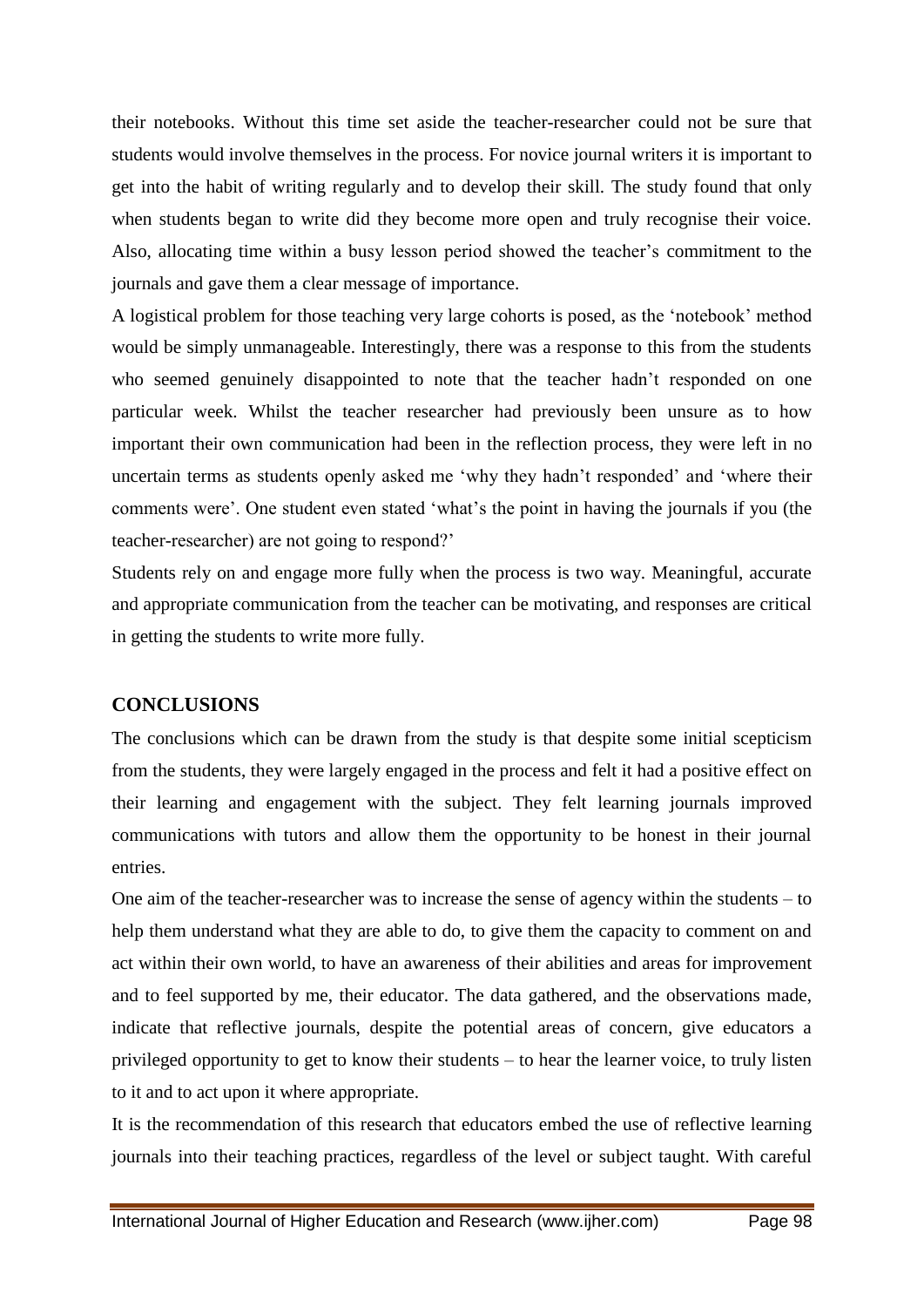planning, logistical thought and time set aside, reflection and the setting up of a two-way dialogue to hear and respond to the learner voice is not only beneficial but builds trust and allows for a positive teaching and learning experience for students and educators alike. If we want students to learn then we must hear *what* they learn, *how* they learn and *why* they learn.

#### **One final thought;**

*'The idea of reviewing what I have learnt in the lecture and seminar is good for me. When filling in the journal I tend to have an idea how much I've understood and it reflects the way I felt on the day. The tutor can also pick up on my weak areas. It is probably the best way of getting general feedback and I like the fact that whatever I write, the teacher responds to it. There is an excitement to see what the teacher has answered or commented.'* An experiential student.

#### **REFERENCES**

- Abbas, A. & Gilmer, P. (1997) The use of Journals in Science Teaching and Learning for prospective teachers: an active tool of students' reflections, *conference paper (ERIC Document Reproduction Service No. ED 409 182)*
- Argyris, C. and Schon, D. (1978) *Organisational Learning: A theory of Action Perspective, Reading, MA, Addison-Wesley*
- Boud, D. Keogh, R. & Walker, D. (1985) *Reflection: Turning Experience into Learning, London, Kogan Page*
- Bulpitt, H and Martin, P. (2005) Learning about reflection from the student, *Active Learning in Higher Education*, 6, pp 207-216
- Burrow, V, McNeill, B, Hubele, N and Bellamy, L. (2001) Statistical evidence for enhanced learning of content through reflective journal writing, *Journal of Engineering Education*, October 2001, pp 661-667
- Cisero, C. (2006) Does reflective journal writing improve course performance?, *College Teaching*, 54:2, pp 231-236
- Clinchy, B. (1995) A connected approach to the teaching of developmental psychology, *Teaching of Psychology,* 22:2, PP 100-104
- Connor-Greene, P (2000) Making Conncetions: Evaluating the Effectiveness of Journal Writing in Enhancing Student Learning, *Teaching of Psychology*, 25, pp 44-46
- Cowan, J. (2013) Noteworthy matters for attention in reflective journal writing, *Active Learning in Higher Education*, pp 1-12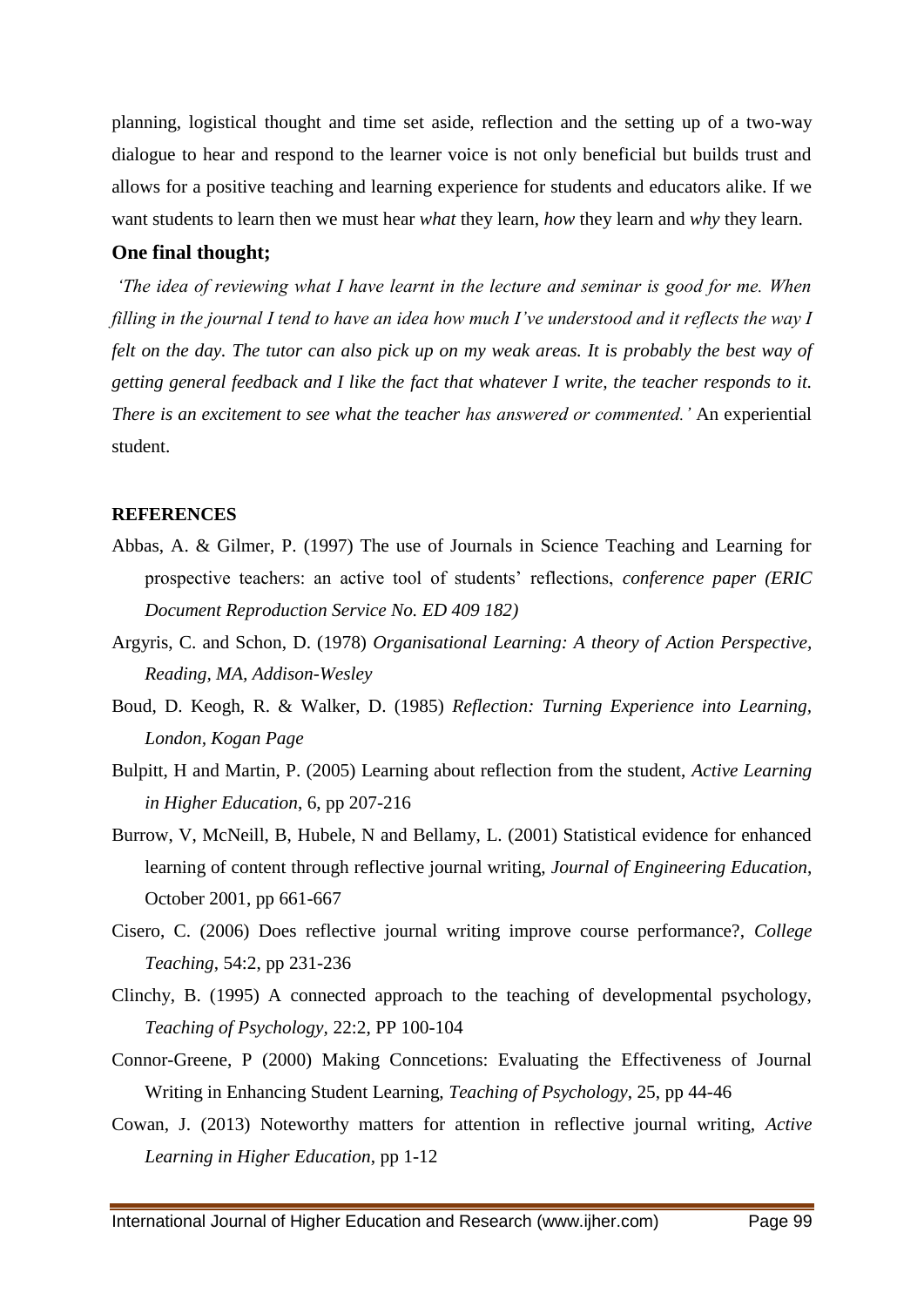- Creme, P. & Lea, M.R. (2003) *Writing at university: a guide for students,* Maidenhead, Open University Press & McGraw-Hill Education
- Creme, P. (2005) Should student learning journals be assessed? *Assessment and Evaluation in Higher Education*, 30, pp 287-296
- Daudelin, M. (1996) Learning from experience through reflection. In J.S.Osland, D A Kolb & I M Rubin, *The organizational behaviour reader*, pp 67-74, Upper Saddle River, NJ, Prentice Hall
- Dyment, J. and O"Connell, T. (2010) The quality of reflection in student journals: A review of limiting and enabling factors, *Innovating Higher Education*, 35, pp 233-244
- Grant, A, Berlin, A and Freeman, G. (2003) The impact of a student learning journal: a twostage evaluation using the Nominal Group Technique, *Medicinal Teacher*, 25, pp 659- 668
- Gibbs, G. (1988) *Learning by Doing: A Guide to Teaching and Learning Methods*, Further Education Unit, Oxford Brookes University, UK
- Haigh, M. (2001) Constructing Gaia: using journals to foster reflective learning, *Journal of Geography in Higher Education*, 25, pp 167-189
- Hart, M. (1990) Critical Theory and Beyond: Further Perspectives on Emancipatory Education, *Adult Education Quarterly,* 40:3, PP 125-138
- Heaslip, G, Donovan, P. and Cullen, J. (2013) Student response systems and learner engagement in large classes, *Active Learning in Higher Education*, pp 1-14
- Holmes, V. and Moulton, M. (1997) Dialogue journals as an ESL learning strategy, *Journal of Adolescent & Adult Literacy*, 40, pp 616-622
- Hubbs, D. and Brand, C. (2010) Learning from the inside out: A method for analyzing reflective journals in the college classroom, *Journal of Experiential Education*, 33:1, pp 56-71
- Hubner, S, Nuckles, M. and Renkl, A. (2010) Writing learning journals: Instructional Support to overcome learning-strategy deficits, *Learning and Instruction*, 20, pp 18-29
- Hume, A. (2009) Promoting higher levels of reflective writing in student journals, *Higher Education Research and Development*, 28:3, pp 247-260
- Johns, C. (2000) *Becoming a Reflective Practitioner,* West Sussex, Wiley Blackwell
- Kember, D. (2010) Determining the level of reflective thinking from students' written journals using a coding scheme based on the work of Mezirow, *International Journal of Lifelong Education*, 18:1, pp 18-30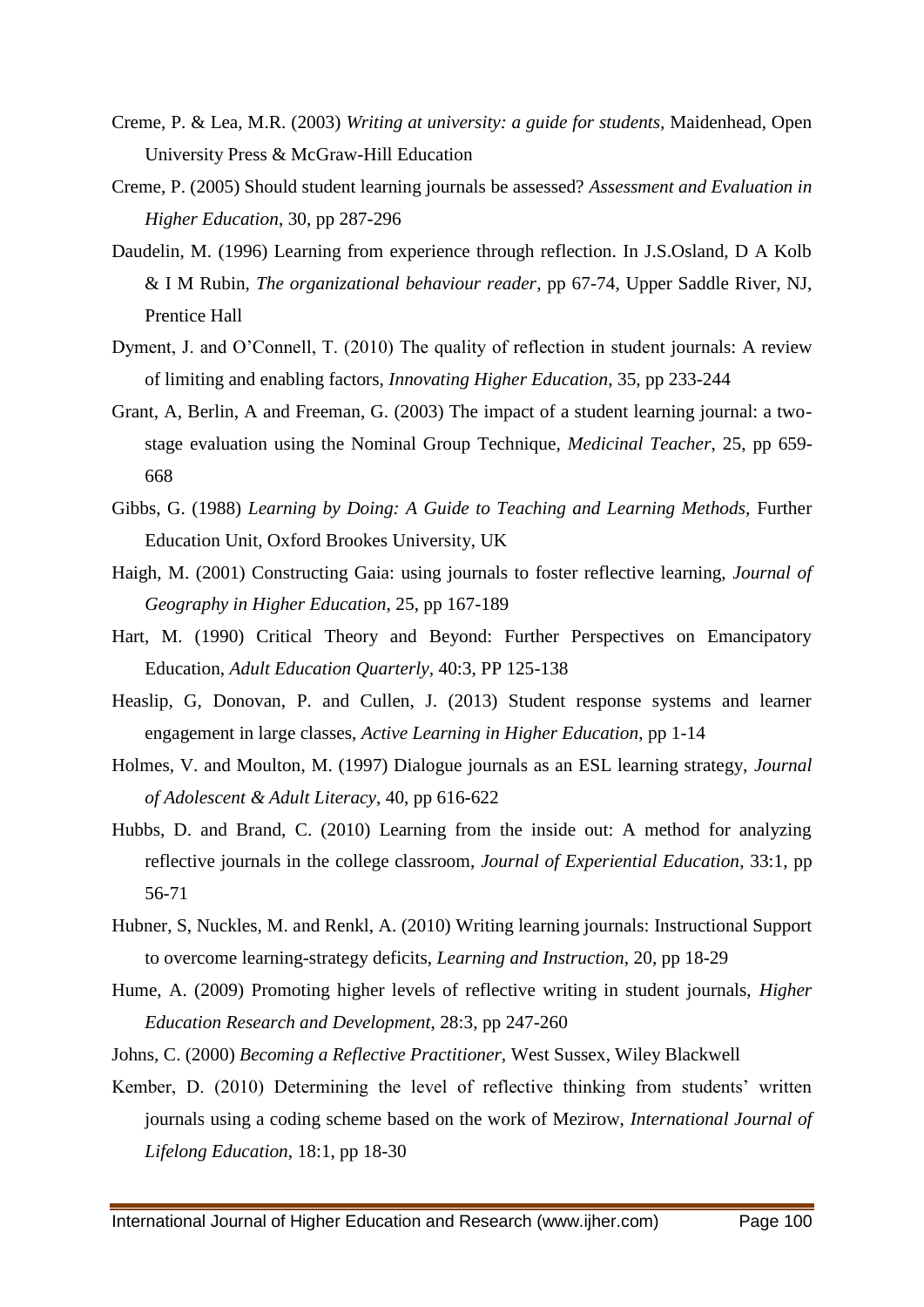- Kerka, S. (1996) Journal writing and Adult Education, Research Report (ERIC Document Reproduction Service. No ED 399 413)
- Kolb, D.A. (1984) *Experiential Learning, Englewood Cliffs, NJ, Prentice Hall*
- Korgel, B. (2002) Nurturing faculty-student dialogue, deep learning and creativity through journal writing exercises, *Journal of Engineering Education*, 2002, pp 143-146
- Langer, A. (2002) Reflecting on Practice: using learning journals in higher and continuing education, *Teaching in Higher Education*, 7:3, pp 337-351
- Masschelin, J. (1991) The relevance of Habermas's communicative turn, *Studies in Education, 11, pp 95-111*
- McGarr, O and Moody, J. (2010) Scaffolding or stifling? The influence of journal requirements on students" engagement in reflective practice, *Reflective Practice: International and Multidisciplinary Perspectives*, 11:5, pp 579-591
- Mckernan, J. (1991) *Curriculum Action Research*, London, Kogan Page
- Mills, R. (2008) "It's just a nuisance": Improving college student reflective journal writing, *College Student Journal*, 42:B:2, pp 684-690
- Moon, J. (1999) *Reflection in Learning & Professional Development: Theory and Practice,*  London, Kogan Page
- Moon, J. (2006) *Learning Journals: A Handbook for reflective practice and professional development (2nd ed),* London, Routledge
- Morrison, K. (1996) Developing reflective practice in higher degree students through a learning journal, *Studies in Higher Education*, 21, pp 317-333
- O"Connell, T. and Dyment, J. (2011) The case of reflective journals: is the jury still out? *Reflective Practice: International and Multidisciplinary Perspectives*, 12:1, pp 47-59
- Oglivy, J. (1996) The use of journals in legal education: a tool for reflection, *Clinical Law Review,* 3:1, pp 55-108
- O"Rourke, R. (1998) The learning journal: from chaos to coherence, *Assessment and Evaluation in Higher Education,* 23, pp 403-414
- Park, C. (2003) Engaging students in the learning process: the learning journal, *Journal of Geography in Higher Education*, 27, pp 183-199
- Pavlovich, K. (2007) The development of reflective practice through student journals, *Higher Education Research and Development*, 26:3, pp 281-295
- Riley-Doucet, C and Wilson, S. (1997) A three-step method of self-reflection using reflective journal writing, *Journal of Advanced Nursing*, 25, pp 964-968